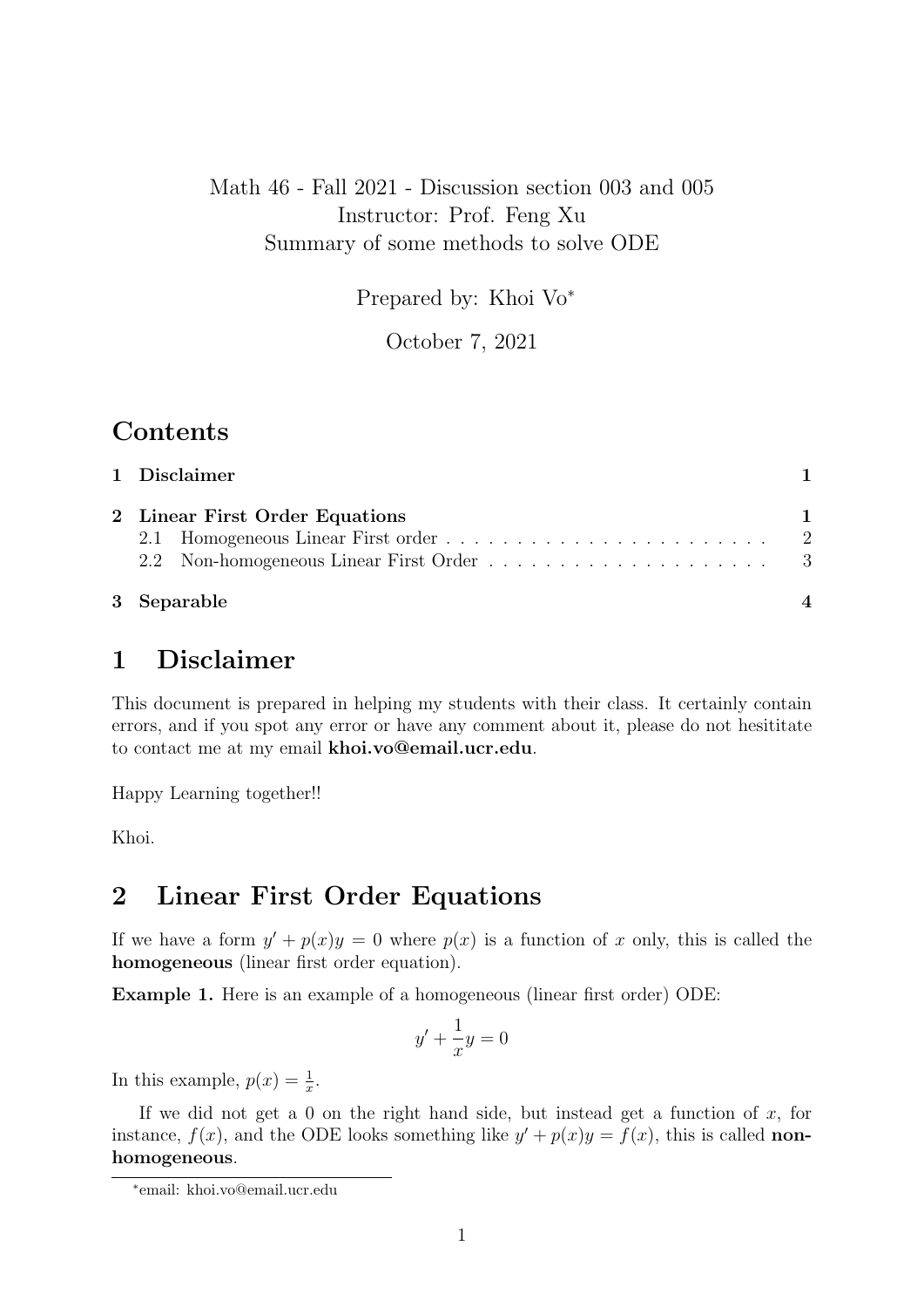Example 2. Here is an example of a non-homogeneous (linear first order) ODE:

$$
y' + \frac{1}{x}y = x^2
$$

#### 2.1 Homogeneous Linear First order

We will now summarize steps to solve for a homogeneous linear first order ODE. Let's use an example and try to solve that example:

**Example 3.** 1. Find a general solution  $y$  to this ODE:

$$
y' + \frac{1}{x^2}y = 0
$$

In this example,  $p(x) = \frac{1}{x^2}$ .

2. With the initial condition  $y(1) = 1$ , find the particular solution.

Solution. The textbook might do something such as the integral factor  $I(x) = \int p(x)dx$ . And in this case we can get the integration factor is  $I(x) = \int \frac{1}{x} = \ln |x| + D$ . Then the general solution will be  $y = ce^{-I}$ , which is

$$
y = ce^{-I} = ce^{-(\ln|x|+D)} = ce^{x^{-1}} = ce^{-D}e^{-\ln|x|} = Ke^{-1}.
$$

in which K is the constant (could be positive or negative)  $ce^{-D}$ 

But I do not recommend doing this way, unless you can memorize the integration factor formula, and the general solution will be a constant multiply with e to the power of negative of that integration factor.

Step 1: Here is a way I usually do it with less memorization: "Separate"  $x$  on one side and all the other  $y', y$  on the other side to get:

$$
\frac{y'}{y} = -\frac{1}{x}.
$$

**Step 2:** Then you do integration, on the left hand side (everything is in  $y$ ) so you do with respect to  $y$ , while on the left integrate with respect to  $x$ :

$$
\ln(|y|) = -\ln|x| + C
$$

**Step 3:** Now this has some technicality  $|y|$  instead of y, but because we are raising exponent e of both sides, says:

$$
|y| = e^{-\ln|x| + C} = e^C e^{\ln(|x|^{-1})} = e^C |x|^{-1}
$$

We can think of  $e^C$  as some constant which could be positive or negative and write it as a K so that we can break the absolute values of  $y$  and  $x$  and get:

$$
y = Kx^{-1}
$$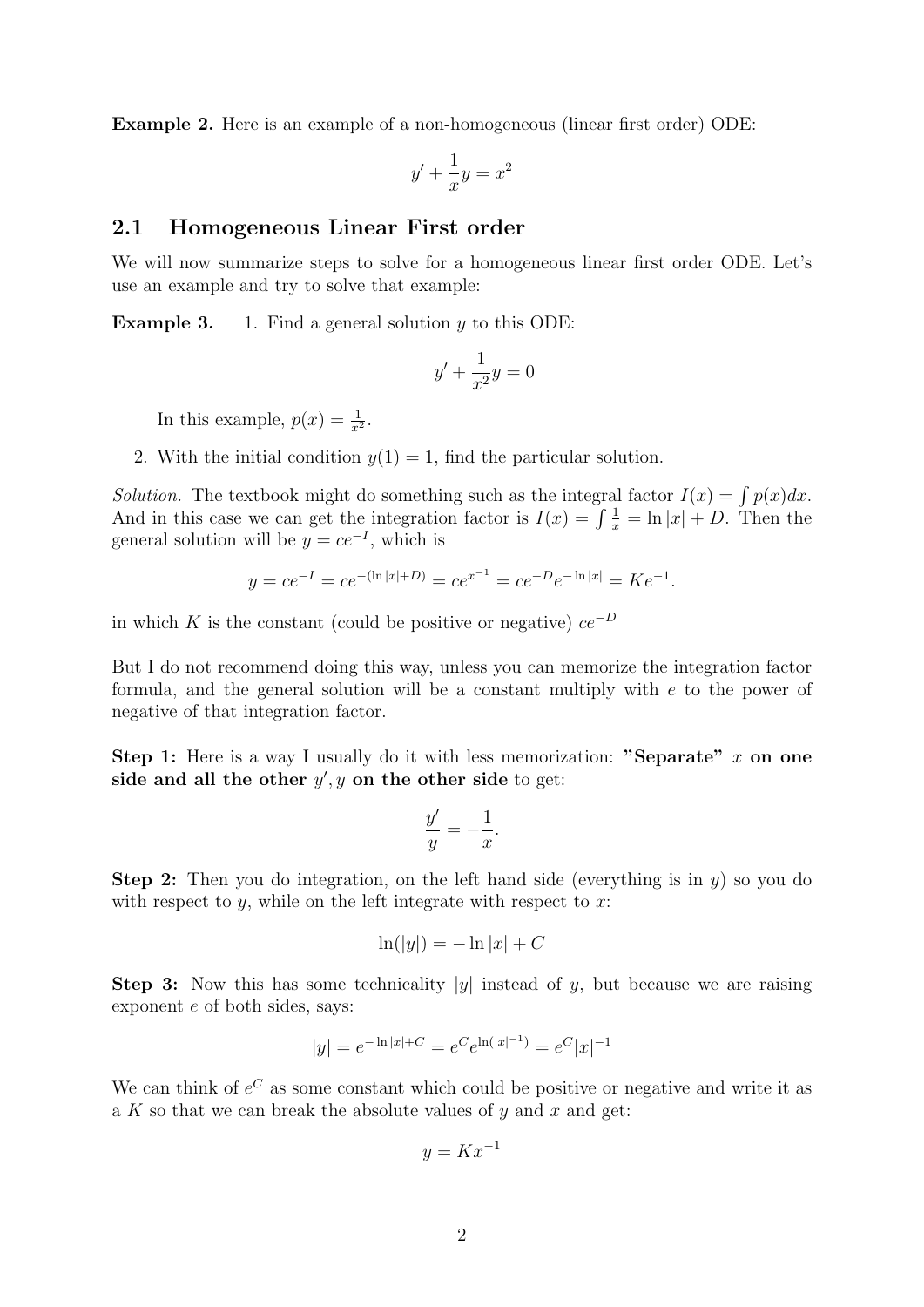And note that this is exactly the same as when we do the integration factor I.

**Step 4:** Solve for the constant K by the initial condition, that is, when  $x = 1$ ,  $y = 1$ :

$$
1 = K(1) = K
$$

And we get the answer as

$$
y = x^{-1}
$$

### 2.2 Non-homogeneous Linear First Order

Let's use the earlier example:

**Example 4.** 1. Find a general solution  $y$  to this ODE:

$$
y' + \frac{1}{x}y = x^2
$$

2. With the initial condition  $y(1) = 1$ , find the particular solution.

Solution. I would like to introduce you with this idea below:

Step 1: This is an important idea in ODE, which is, to start with the homogeneous case and then build your actual solution of the non-homogeneous case based on the answer from the homogeneous case. So from the example in the previous part we get  $y_1 = x^{-1}$  is a solution to the homogeneous case. Note that we do **NOT** include the constant K, as we will build our new solution with an unknown factor called  $u(x)$  which might also have constants and variable  $x$  in it. We do not want to make the situation more complicated.

Step 2: Set

$$
y = u(x)y_1 = u(x)x^{-1}
$$

as a "guessed" solution to the non-homogeneous equation. Our job now will be find this  $u(x)$ . In words, we "scaled" the homogeneous solutions  $y_1$  by a "factor"  $u(x)$ .

**Step 3**: To find  $u(x)$ , we need to plug y back into the non-homogeneous equation. And first we need to find  $y'$ . Here, remember to use the **product rule** because  $y$  is the product of two functions of x the  $u(x)$  and the  $x^{-1}$ .

$$
y' = u'x^{-1} - ux^{-2}
$$

Then we plug it into the non-homogeneous function Left Hand Side:

$$
y' + \frac{1}{x}y = u'x^{-1} - ux^{-2} + \frac{1}{x}ux^{-1} = u'x^{-1}
$$

since  $\frac{1}{x}ux^{-1} = ux^{-2}$  so the last 2 terms canceled each other. Then compare this with the RHS (right hand side) of the non-homogeneous equation and we get:

$$
u'x^{-1} = x^2
$$